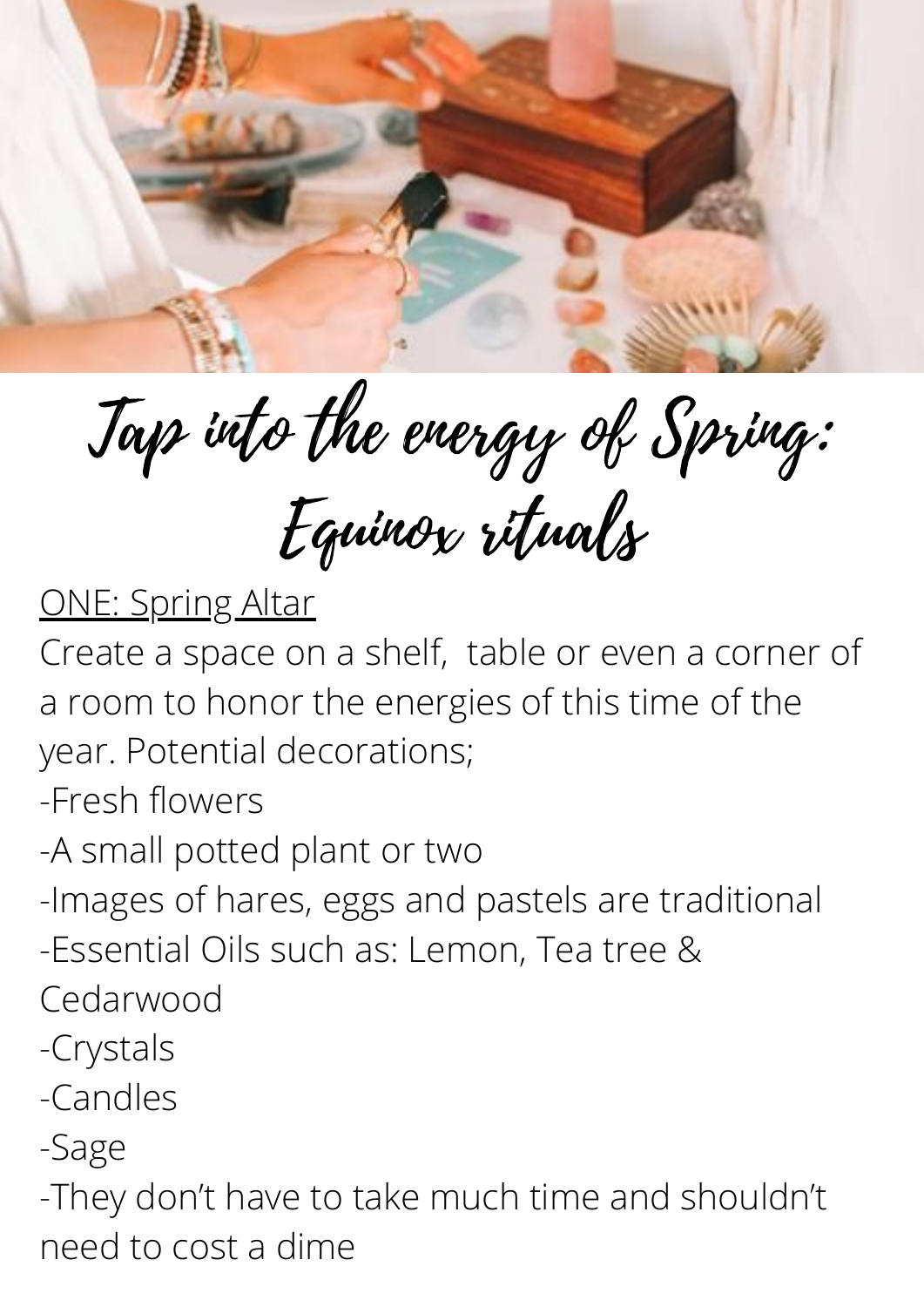# TWO: Spring Cooking

Break bread with your loved ones, eat seasonal food or making get in the kitchen to bake some spring-time favourites.

## Lemon & Lavender Loaf Prep Time15 mins Cook Time45 mins Total Time1hr

Ingredients:

- 2 Medium Eggs
- ¾ cup Granulated Sugar (150 grams)
- 3-4 drops doTERRA Lemon essential oil • 100ml Water
- ¾ stick Unsalted Butter (80 grams), melted
- 1-2 drops doTERRA Lavender essential oil
- 2 cups All-Purpose Flour (280 grams)
- 2½ teaspoons Baking Powder
- ¼ cup Lemon Juice , freshly squeezed (60 ml)
- 1 tablespoon Sugar

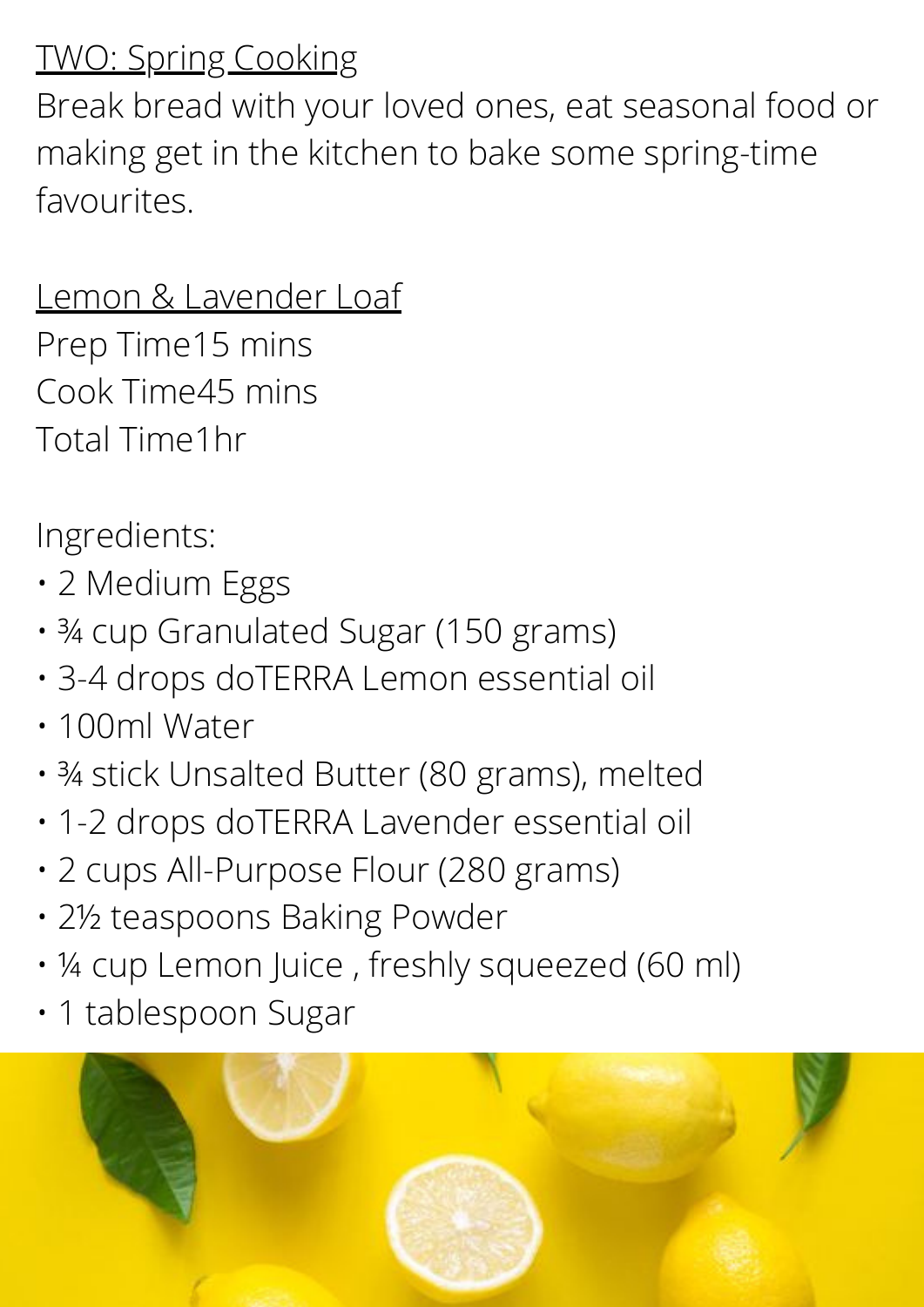#### Instructions

Lemon lavender loaf:

1. Whisk the eggs and sugar until pale and creamy. Add lemon oil, water, melted butter and lavender oil. Mix until combined.

2. Sift in the flour with baking powder and mix with a mixer until well combined. Pour the batter into a 2 pound loaf tin lined with baking paper. 3. Bake in a preheated oven at 360°F/180°C for 40-45 minutes or until an inserted skewer comes out clean.

4. Right after you take out the bread from the oven, pour over it the sweetened lemon juice. Let

# the bread cool down before slicing.

![](_page_2_Picture_6.jpeg)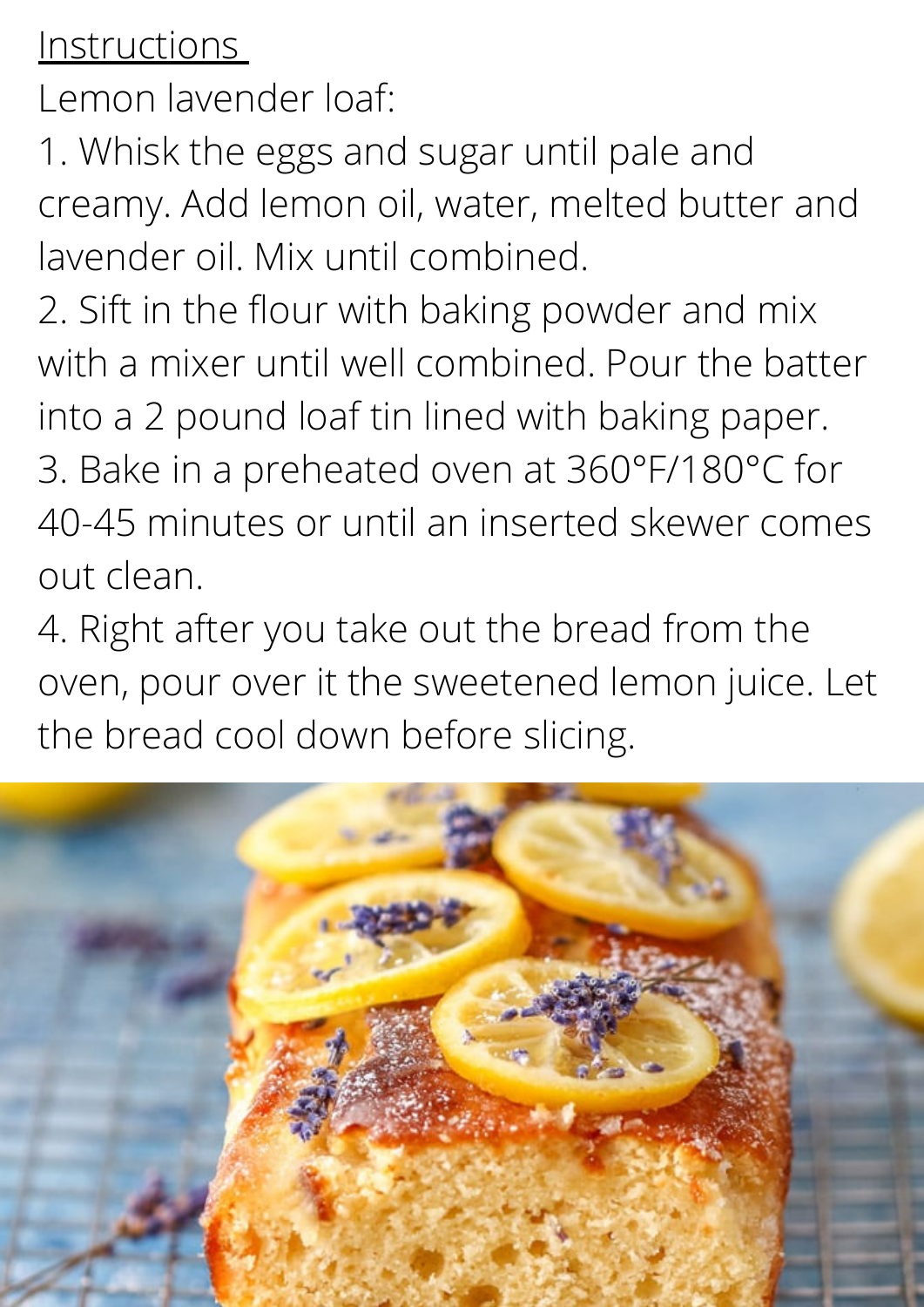# THREE Planting Seeds of Intention

This is a good time of year to start your seedlings. If you grow a herb garden, start getting the soil ready for late spring plantings

Plant your flowers with intention. Focus on a positive affirmation for yourself or others that can harvest along with the flower. When you water your plants, imagine you're also nourishing your intention to grow. Writing a word that symbolizes the intention on the pot is a wonderful reminder or you can even place a note with your intention on it, fold it up and place it in the bottom of the planter

pot. As you are responsible for taking care of the plant, making sure it is nourished with sunshine and water, the same goes for your intention and dreams.

![](_page_3_Picture_4.jpeg)